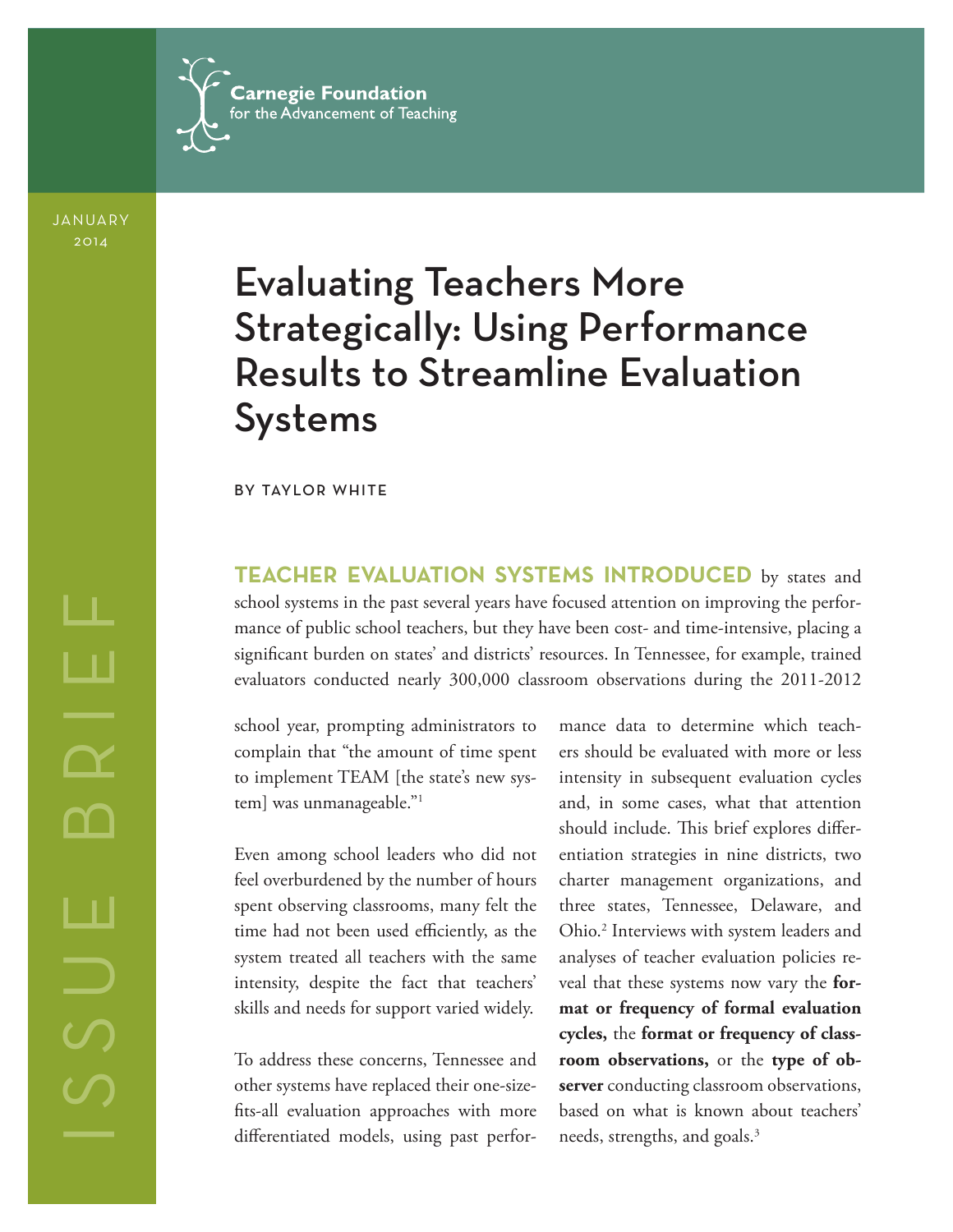Many of these school systems have embraced differentiation strategies as a way to conserve teacher evaluation resources or to deploy existing resources more efficiently. In some of the systems, however, differentiation strategies have required *increased* resources, as system leaders have introduced more frequent



Common Strategies for Differentiating Teacher Evaluations

classroom observation or trained additional observers (e.g., peers, coaches). But even in those instances, officials claim differentiation strategies have helped make evaluation systems more attentive to teachers' individual needs for supervision and support. And that, they say, is likely to lead to more effective teacher evaluation systems.

## **Flexibility for Top Performers**

Some school systems have sought to shrink principals' workloads by reducing the amount of time they spend evaluating top-performing teachers. In Ohio,

for example, districts adopting the state's model evaluation system can opt to evaluate *Accomplished* teachers bi-annually instead of annually, the requirement for teachers rated *Proficient* or below.4 Delaware's state system allows for a similar approach, although, unlike in Ohio, top-performers are not removed entirely from the evaluation cycle; they receive a "student improvement score" and at least one observation annually, but a full performance evaluation is conducted only once every two years, thereby reducing evaluators' administrative workloads.

Though these approaches can save time, critics worry that such policies may discourage top-performers by limiting their opportunities for feedback and professional growth.5 To ensure top-performers are still engaged in such opportunities, Burlington, VT; Providence, RI; and Pittsburgh, PA, allow their strongest teachers to complete alternative projects (action research, self-directed study, etc.) in lieu of traditional evaluations.In all three cases, teachers receive annual performance evaluations based on their progress toward specific project goals or outcomes, but the process is still generally less resource-intensive for school administrators, who draw heavily on evidence from teachers' self-reflections and peers' assessments of their progress to determine final evaluative ratings. For these three districts, alternative cycles are also a way to reward top-performers with greater autonomy to design and monitor their own professional growth.

#### **New Formats, Tailored Frequency**

Even in school systems that require traditional performance evaluations for all teachers annually, officials now vary *how* and *how often* they observe teachers based on past performance data.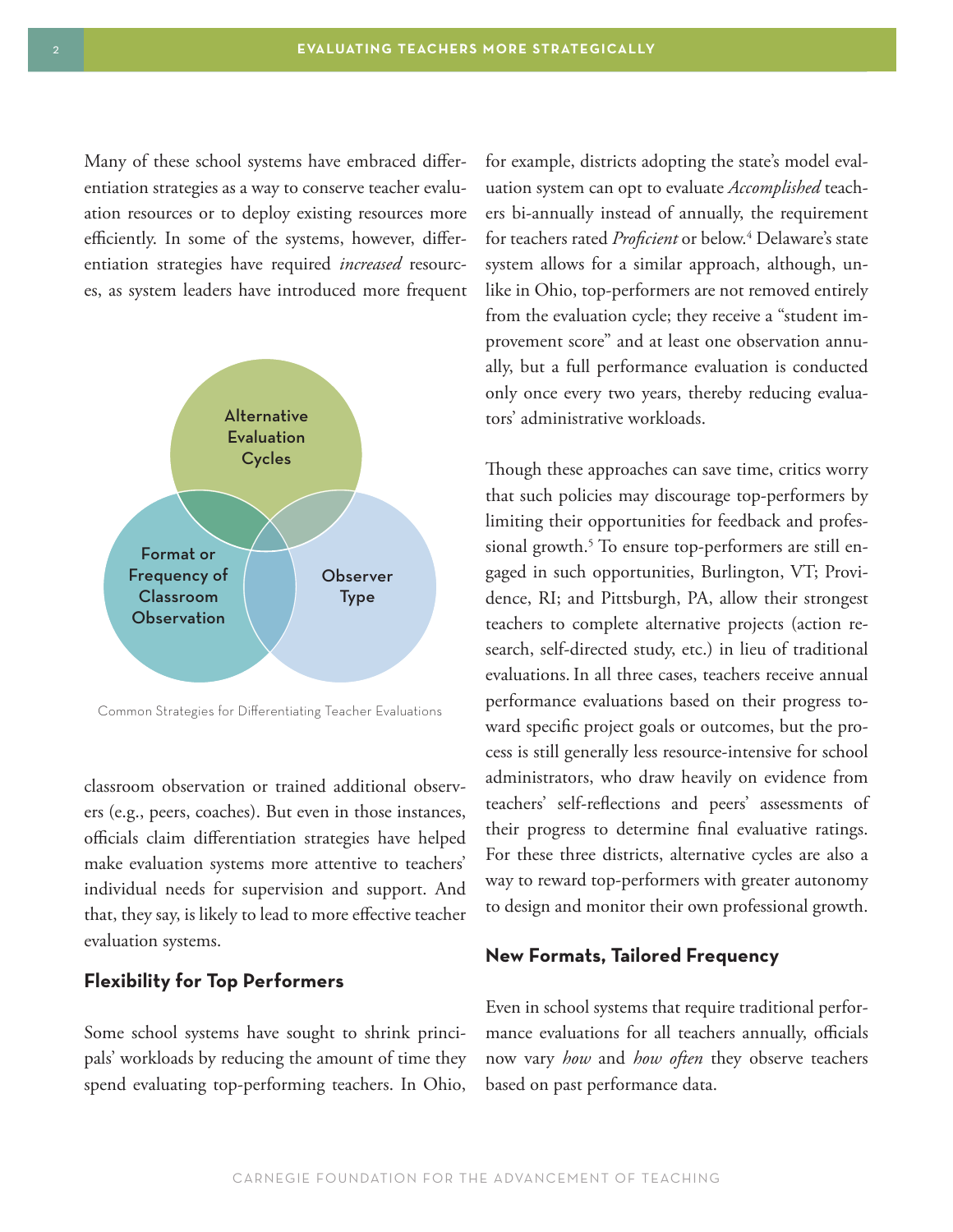Increasingly, districts are experimenting with different formats for classroom observation, recognizing that traditional, full-length observations may not be the best use of observers' time, or the best way to gather data about teachers' performance. Delaware, for example, now requires districts to use combinations of announced and unannounced classroom observations. Tenured teachers rated *Highly Effective* or *Effective* participate in one announced observation each year, while their lower-performing peers must undergo at least one additional unannounced observation, which provides evaluators a chance to "watch a teacher in action without providing prior notice."7 The RISE system in Pittsburgh and Tennessee's TEAM system also use combinations of announced and unannounced observations, depending on a teacher's past performance.

Several districts also use walkthroughs—informal check-in visits during which observers spend a brief amount of time in a teacher's classroom focusing on a specific skill or behavior, rather than an entire domain of the observation rubric (as would occur during a full-length observation). This shortened format has become a popular way for observers to gather more frequent and more focused evidence of teacher practice, making it easier for them to provide regular, targeted feedback to teachers on specific areas of need a task that's difficult to do well when an observer must evaluate several areas of a teacher's practice simultaneously.

The charter school network Achievement First, convinced these shortened observations are the key to driving improvement in teacher practice, has reduced the number of required formal observations to create more time for these shorter, growth-oriented conversations to occur—especially for teachers who need more frequent support. Many other early adopters also note that because walkthroughs are shorter and do not require careful scheduling (most are unannounced), they allow for more frequent interaction between teachers and their observers, a feature which helps build trust and comfort with the process.

Called by different names in different places (e.g., partials, rounds, etc.), versions of these narrowly focused, abbreviated observations have gained popularity in Denver, Providence, Pittsburgh, at the charter network DC Prep, and elsewhere. Though many school systems label these observations *informal,* it's worth

# **ff** Traditional, full-length observations may not be the best way to gather data about teachers' performance.

pointing out that *informal* does not always indicate that these observations are entirely disconnected from teachers' *formal* performance evaluations. To the contrary, many districts take input from those who conduct informal observations into account in teachers' formal evaluations, though how much weight they carry varies considerably (and is often not formally defined).

To take advantage of these new observation formats and to use observers' time more strategically, districts and states have also rethought *how often* they observe teachers. In Tennessee, for example, the state board of education recently modified requirements for the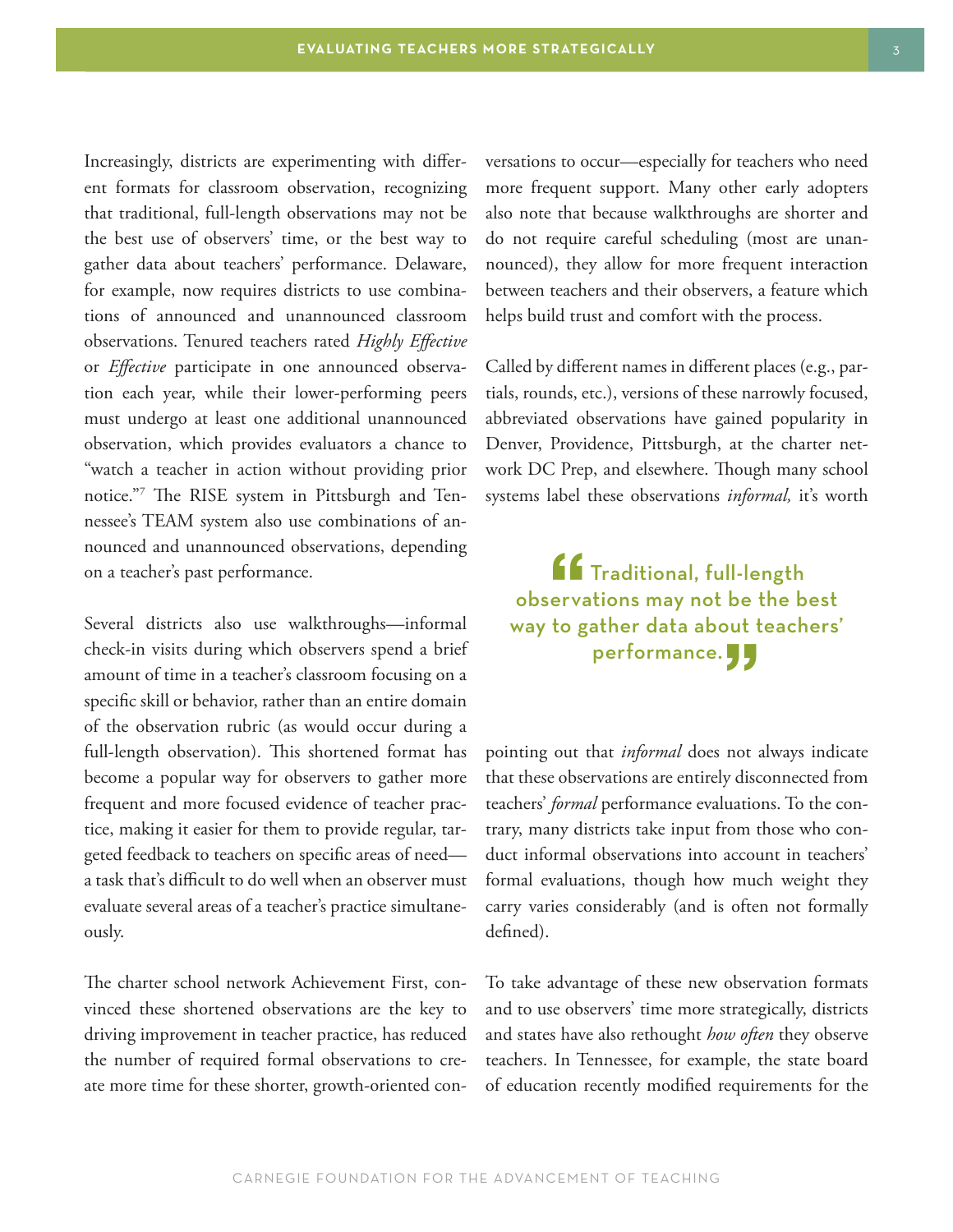number of observations teachers will undergo under the state's TEAM evaluation system, differentiating the frequency based on a teacher's licensure status *and* his or her last overall evaluation score.

This change, driven by feedback from teachers and administrators after the first year of statewide TEAM implementation, is intended to allow evaluators to "spend more time with the teachers most in need of improvement, while reducing the amount of time spent with teachers whose student outcomes demonstrate strong performance."6 Teachers in Tennessee now undergo one, two, three, or four full-length observations depending on their prior performance (a composite score of value-added measures and observation scores) and licensure status.

A similar system exists in Hillsborough County, FL, where observers conduct 11 observations of the district's lowest performing teachers, but only three for its highest-performers. And, in Providence, a new Peer Assistance and Review program will provide at least 15 observations and coaching sessions to the district's *Ineffective* or *Developing* teachers, in addition to the observation and support they receive through the district's standard evaluation process.<sup>7</sup>

Other school systems set a minimum number of formal observations, but allow building administrators to conduct additional observations—whether formal or informal—according to teachers' demonstrated needs and the school's available resources. In Jefferson County, CO, for example, teachers must be formally observed three times annually, but schools' Instructional Leadership Teams can opt to conduct between four and ten additional observations based on their assessment of a teacher's performance.8 Seattle, Denver, Providence, Burlington, Achievement First, DC Prep, and Pittsburgh encourage similar case-by-case differentiation.

#### **New Sets of Eyes**

To distribute the responsibility for classroom observations and other evaluation duties, many states and districts now extend observation responsibilities beyond administrators to include high-performing peers, coaches, and other instructional leaders in the evaluation process.9 Doing so not only reduces principal workloads, but can also provide specialized expertise in particular disciplines (e.g., content, grade-level, or ELL expertise). Using data from prior evaluations, school systems now deploy these observers more strategically, using different combinations of observers for teachers with different needs.

If Many states and districts now extend observation responsibilities beyond administrators alone, including high-performing peers, coaches, and other instructional leaders.  $\blacksquare$ 

In Hillsborough County, teachers undergo a specific combination of administrator, peer, and supervisor observations, depending on their evaluation ratings from the previous year. While most teachers in Hillsborough are observed by some combination of administrators and peers, those rated "unsatisfactory" undergo additional supervision by content supervisors.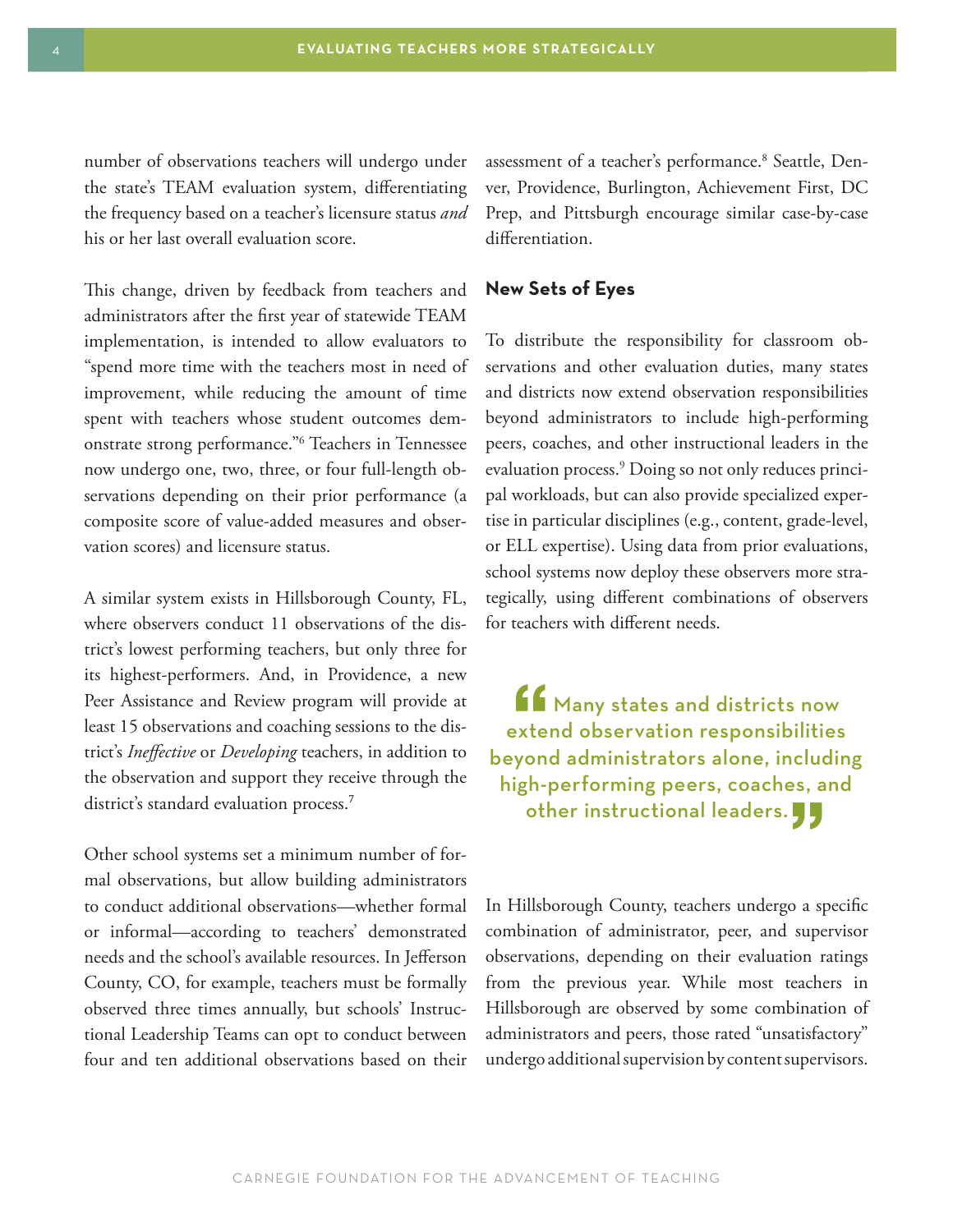New Haven mandates a similar combination system, relying on what the district calls "Third Party Validators" (TPVs) to conduct observations of teachers rated at the high or low extremes of the district's scale by their supervisors; TPVs conduct three extra observations for teachers on track to receive *Needs Improvement* ratings and two for those projected to be rated *Exemplary*. By employing these trained external observers, New Haven validates the 'extreme' scores and introduces additional objectivity to the process—all without creating more work for principals and other instructional leaders.

More commonly, policy dictates a minimum number of observations teachers must receive, but provides flexibility for school leaders to determine who conducts those observations based on a teacher's past performance and content-area (or grade-level). In Pittsburgh, for example, administrators and master teachers called Instructional Teacher Leader 2s (ITL2s) share caseloads of "high touch" teachers (pretenure and low performers) and "low touch" teachers (average and high-performers with tenure), with the ITL2s taking on more "low touch" cases.<sup>10</sup> Similar discretionary differentiation can be found in Maricopa County, AZ; Jefferson County, Denver, and Providence. Ohio's Teacher Evaluation System (OTES), which also gives school leaders this discretion, goes one step further, giving teachers with above average student growth scores the option to select their own "credentialed evaluator" for formal observations.<sup>11</sup>

In some cases, alternative observers often receive extra compensation (stipends and/or release time) and intensive, on-going training in observation, evaluation, or coaching techniques. Some districts also use external contractors to observe teachers or to score videos of teaching.12 Though none of the school systems could provide Carnegie cost estimates<sup>13</sup>, several reported the addition of alternative observers had been expensive, but, they believe, ultimately effective in providing more supervision and support for teachers.

Realistically, many districts do not have the capacity to build and maintain cadres of alternative evaluators, particularly given how many are struggling to provide sufficient training to principals and other traditional evaluators. And little is known about exactly how to select, train, and deploy these alternative evaluators most effectively or most efficiently. But given that the Gates Foundation's MET project concluded that, "adding a second trained observer increases reliability significantly more than having the same observer score an additional lesson," it seems likely that the use of multiple observers will become more common.<sup>14</sup>

JJJ

Though it is too soon to quantify the impact these differentiation strategies have had on teacher evaluation systems (most have been in place for less than three years), evidence from the education systems in this study suggests that they have helped districts deploy their resources more strategically. Even where system leaders have added new components (e.g., training for new types of observers) to their evaluation systems, they report that their investment in more adaptable evaluation systems has allowed them to better match teachers with the supervision and support they need.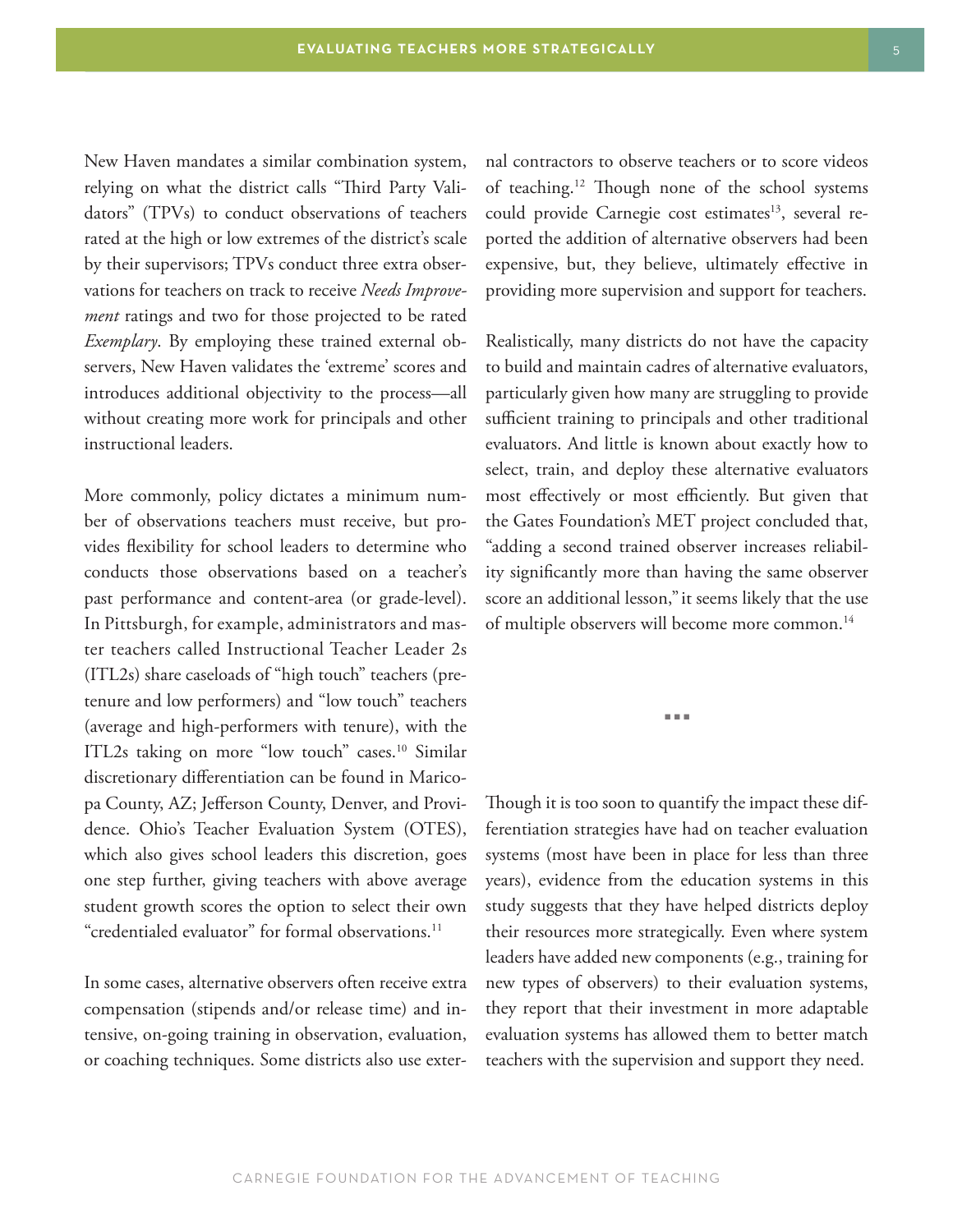|                                                                              |                                                                                                           | <b>STATES</b>                                              |                                                                           |                                                                                                                                                      |                                                                                                                  |                                                                                                       |  |  |  |  |  |  |
|------------------------------------------------------------------------------|-----------------------------------------------------------------------------------------------------------|------------------------------------------------------------|---------------------------------------------------------------------------|------------------------------------------------------------------------------------------------------------------------------------------------------|------------------------------------------------------------------------------------------------------------------|-------------------------------------------------------------------------------------------------------|--|--|--|--|--|--|
|                                                                              | <b>Delaware</b>                                                                                           | <b>Ohio</b>                                                | <b>Tennessee</b>                                                          | Burlington,<br>VT                                                                                                                                    | Denver,<br>C <sub>0</sub>                                                                                        | Hillsborough<br>County, FL                                                                            |  |  |  |  |  |  |
| <b>SYSTEM DATA1</b>                                                          |                                                                                                           |                                                            |                                                                           |                                                                                                                                                      |                                                                                                                  |                                                                                                       |  |  |  |  |  |  |
| <b>Students</b>                                                              | 131,029                                                                                                   | 1.87 million                                               | 934,000                                                                   | 3,362                                                                                                                                                | 78,339                                                                                                           | 194,525                                                                                               |  |  |  |  |  |  |
| <b>Schools</b>                                                               | 216                                                                                                       | 3,305                                                      | 1,728                                                                     | 10                                                                                                                                                   | 158                                                                                                              | 305                                                                                                   |  |  |  |  |  |  |
| <b>Teachers</b>                                                              | 8,594                                                                                                     | 110,000                                                    | 64,227                                                                    | 343                                                                                                                                                  | 4,681                                                                                                            | 13,469                                                                                                |  |  |  |  |  |  |
| <b>EVALUATION SYSTEM</b>                                                     |                                                                                                           |                                                            |                                                                           |                                                                                                                                                      |                                                                                                                  |                                                                                                       |  |  |  |  |  |  |
| System or Framework Title                                                    | <b>DPAS II</b>                                                                                            | <b>Ohio Teacher Evaluation</b><br>System (OTES)            | <b>TEAM</b>                                                               | <b>Differentiated Teacher</b><br>Supervision and<br><b>Evaluation</b><br>System                                                                      | LEAP                                                                                                             | <b>Empowering Effective</b><br><b>Teachers</b>                                                        |  |  |  |  |  |  |
| System-wide Implementation Date                                              | 2008-2009                                                                                                 | 2013                                                       | 2011-2012                                                                 | 2007-2008                                                                                                                                            | 2012-2013                                                                                                        | 2010-2011                                                                                             |  |  |  |  |  |  |
| <b>Components of Final Score</b>                                             | <b>Matrix of 5 Components:</b><br>4 related to classroom<br>practice, 1 related to<br>student improvement | 50% Teacher<br>Performance +<br>50% Student<br>Performance | 35% Student Growth<br>+15% Academic<br>Achievement $+$<br>50% Observation | <b>No Numerical Scores</b><br>Provided. Qualitative<br>feedback based on<br>observation and<br>conversations<br>between teachers<br>& administrators | 30% Observation +<br>10% Professionalism +<br>10% Student Perception<br>Data $+50\%$ Student<br>Achievement Data | 30% Principal Appraisal<br>+30% Peer/Mentor<br>Appraisal + 40%<br><b>Student Achievement</b><br>Gains |  |  |  |  |  |  |
| <b>Minimum Number of Formal Observations</b><br><b>Required Annually</b>     | 1 to 3                                                                                                    | $\overline{2}$                                             | 1 to 4                                                                    | $0$ to $4$                                                                                                                                           | 2 to 4                                                                                                           | 3 to 11                                                                                               |  |  |  |  |  |  |
| <b>Observation Formats Used</b>                                              | <b>Formal Announced &amp;</b><br>Unannouced                                                               | 30 min. Formal &<br><b>Informal Walkthroughs</b>           | <b>Formal Announced</b><br>& Unannounced,<br>Walkthroughs                 | <b>Formal and Informal</b>                                                                                                                           | 45-60 min. Formal, 20<br>min. Partials, 10 min.<br>Walkthroughs, Peer                                            | Admin. Formal &<br>Informal, Peer Formal<br>& Informal, Supervisor<br>Formal                          |  |  |  |  |  |  |
| <b>Effectiveness Levels</b>                                                  | $\overline{4}$                                                                                            | $\overline{4}$                                             | 5                                                                         | $\overline{3}$                                                                                                                                       | $\overline{4}$                                                                                                   | $\overline{4}$                                                                                        |  |  |  |  |  |  |
| WHO CONDUCTS OBSERVATIONS?                                                   |                                                                                                           |                                                            |                                                                           |                                                                                                                                                      |                                                                                                                  |                                                                                                       |  |  |  |  |  |  |
| Administrators                                                               | Yes                                                                                                       | Yes                                                        | Yes                                                                       | Yes                                                                                                                                                  | Yes                                                                                                              | Yes                                                                                                   |  |  |  |  |  |  |
| <b>Alternative Observers</b><br>(Peers, Mentors, Coaches, Third Party, etc.) | Yes                                                                                                       | Yes                                                        | <b>District discretion</b>                                                | <b>Yes</b>                                                                                                                                           | Yes                                                                                                              | Yes                                                                                                   |  |  |  |  |  |  |
| BASED ON PRIOR EVALUATION RESULTS, DOES THE SYSTEM DIFFERENTIATE             |                                                                                                           |                                                            |                                                                           |                                                                                                                                                      |                                                                                                                  |                                                                                                       |  |  |  |  |  |  |
| Freqency or type of evaluation cycle?                                        | Yes                                                                                                       | Yes                                                        | N <sub>o</sub>                                                            | Yes                                                                                                                                                  | <b>No</b>                                                                                                        | <b>No</b>                                                                                             |  |  |  |  |  |  |
| Frequency or type of mandatory classroom<br>observations?                    | Yes                                                                                                       | No <sup>8</sup>                                            | Yes                                                                       | <b>Yes</b>                                                                                                                                           | <b>No</b>                                                                                                        | Yes                                                                                                   |  |  |  |  |  |  |
| Observer Type?                                                               | No                                                                                                        | <b>District discretion</b>                                 | District discretion                                                       | Yes                                                                                                                                                  | <b>No</b>                                                                                                        | Yes                                                                                                   |  |  |  |  |  |  |

<sup>1</sup> System data from NCES (2010-2011) or from CMO leadership.

<sup>2</sup> Data in this table describes a pilot program in Jefferson County, CO. The pilot, funded by TIF, impacts the number of students, schools, and teachers in parenthesis.

<sup>3</sup> The REIL project directed by the Maricopa County Education Service Agency includes six districts (Alhambra, Gila Bend, Isaac, Nadaburg, Phoenix Union, and Tolleson) in greater Phoenix, AZ.

4 Data for Providence, Rhode Island represents policies set by the Rhode Island Innovation Consortium, of which Providence is a member. Some of these policies have been provisionally approved but have not yet been enacted. For more information, see the profile for the district.

<sup>5</sup> In Pittsburgh, high-performing teachers doing Supported Growth Projects in lieu of the formal RISE process are not observed formally while in a project year.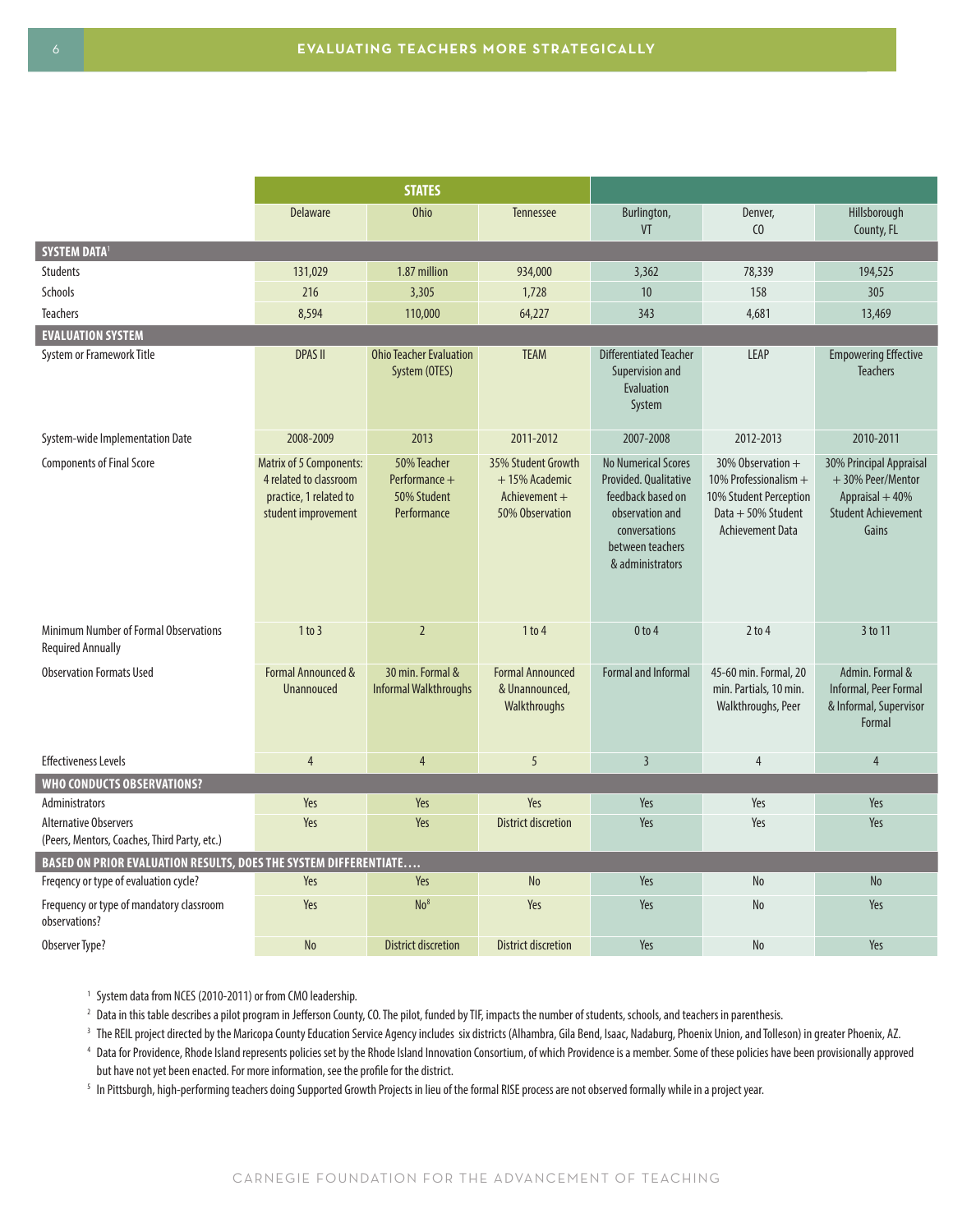| <b>DISTRICTS</b>                                                                                                                                                                                                          |                                                                                       |                                                                                                              |                                                                                                                       |                                                                                                                                                         |                                                                  | <b>CHARTERS</b>                                                                                                                                  |                                                                                                                                                                                                                        |  |  |  |  |
|---------------------------------------------------------------------------------------------------------------------------------------------------------------------------------------------------------------------------|---------------------------------------------------------------------------------------|--------------------------------------------------------------------------------------------------------------|-----------------------------------------------------------------------------------------------------------------------|---------------------------------------------------------------------------------------------------------------------------------------------------------|------------------------------------------------------------------|--------------------------------------------------------------------------------------------------------------------------------------------------|------------------------------------------------------------------------------------------------------------------------------------------------------------------------------------------------------------------------|--|--|--|--|
| Jefferson<br>County, CO <sup>2</sup>                                                                                                                                                                                      | Maricopa<br>County, AZ <sup>3</sup>                                                   | New Haven,<br><b>CT</b>                                                                                      | Pittsburgh,<br>PA                                                                                                     | Providence,<br>RI <sup>4</sup>                                                                                                                          | Seattle,<br><b>WA</b>                                            | <b>Achievement First</b><br>(NY, CT, RI)                                                                                                         | <b>DC Prep</b><br>(DC)                                                                                                                                                                                                 |  |  |  |  |
|                                                                                                                                                                                                                           |                                                                                       |                                                                                                              |                                                                                                                       |                                                                                                                                                         |                                                                  |                                                                                                                                                  |                                                                                                                                                                                                                        |  |  |  |  |
| 85, 979 (8,550)                                                                                                                                                                                                           | 52,294                                                                                | 20,003                                                                                                       | 27,982                                                                                                                | 23,573                                                                                                                                                  | 47,735                                                           | 7,000                                                                                                                                            | 1,200                                                                                                                                                                                                                  |  |  |  |  |
| 166(20)                                                                                                                                                                                                                   | 52                                                                                    | 48                                                                                                           | 69                                                                                                                    | 51                                                                                                                                                      | 103                                                              | 22                                                                                                                                               | $\overline{4}$                                                                                                                                                                                                         |  |  |  |  |
| 4,869 (155)                                                                                                                                                                                                               | 3,380                                                                                 | 1,571                                                                                                        | 2,076                                                                                                                 | 1,590                                                                                                                                                   | 5,584                                                            | 600                                                                                                                                              | 113                                                                                                                                                                                                                    |  |  |  |  |
|                                                                                                                                                                                                                           |                                                                                       |                                                                                                              |                                                                                                                       |                                                                                                                                                         |                                                                  |                                                                                                                                                  |                                                                                                                                                                                                                        |  |  |  |  |
| TLL                                                                                                                                                                                                                       | <b>REIL</b>                                                                           | <b>TEVAL</b>                                                                                                 | <b>Empowering</b><br><b>Effective Teachers /</b><br>Research-based Inclusive<br><b>System of Evaluation</b><br>(RISE) | <b>Education Evaluation</b><br>& Support System<br>(RIIC)                                                                                               | PG&E                                                             | <b>Teacher Career Pathway</b>                                                                                                                    | Continuous<br><b>Improvement Cycle</b>                                                                                                                                                                                 |  |  |  |  |
| 2012-2013                                                                                                                                                                                                                 | 2010-2011                                                                             | 2009-2010                                                                                                    | 2010-2011                                                                                                             | 2010-2011                                                                                                                                               | 2012-2013                                                        | 2011-2012                                                                                                                                        | 2010-2011                                                                                                                                                                                                              |  |  |  |  |
| Matrix: 50% Professional<br>Practices + 50% Student<br><b>Academic Growth</b><br>(10% District Goal $+$<br>15% School Goal +<br>10% School Performance<br>Framework Rating +<br>15% Individual<br><b>Education Goals)</b> | 50% Observation +<br>40% Individual Growth<br>$+5\%$ Team Growth<br>+5% School Growth | Matrix: Instructional<br><b>Practice and Professional</b><br>Values Score & Student<br>Learning Growth Score | 50% Observation +<br>30% Student Growth +<br>15% Student Survey<br>Data + 5% Building-<br>level test scores           | Matrix: Professional<br>Practice + Professional<br>Growth & Responsibilities<br>+ Student Learning<br>Rating (SLO + Growth<br>Score (where applicable)) | Observations $+$<br><b>Student Learning</b><br><b>Objectives</b> | <b>Student Outcomes</b><br>(Achievement Scores<br>+ Student & Parent<br>Surveys) + Teacher Inputs<br>(Observations + Peer<br>& Principal Survey) | <b>Classroom Observation</b><br>+ Lesson plan feedback<br>& submission rates $+$<br>Student Data (including,<br>but not limited to<br>achievement data,<br>character development<br>data, attendance data,<br>$etc.$ ) |  |  |  |  |
| $\overline{3}$                                                                                                                                                                                                            | 5                                                                                     | $\mathbf{1}$                                                                                                 | 0 to $55$                                                                                                             | 0 to $16$                                                                                                                                               | 2 to 3                                                           | $\overline{2}$                                                                                                                                   | $\mathbf{1}$                                                                                                                                                                                                           |  |  |  |  |
| Formal & Informal<br>(4-10 mandatory)                                                                                                                                                                                     | Principal & Peer<br>Formal, Informal/<br>Walkthrough<br>(varies by district)          | <b>Formal and Mandatory</b><br><b>Instructional Rounds</b><br><b>Observations</b>                            | Formal & Informal,<br>Announced &<br><b>Unannounced</b>                                                               | 30-60 min.<br>Formal (Announced)<br>& 10-20 min. Informal<br>(Unannounced)                                                                              | 30 minute<br>Formal & Informal                                   | <b>Formal and Informal</b>                                                                                                                       | <b>Formal and Informal</b>                                                                                                                                                                                             |  |  |  |  |
| $\overline{4}$                                                                                                                                                                                                            | 5                                                                                     | 5                                                                                                            | $\overline{4}$                                                                                                        | $\overline{4}$                                                                                                                                          | 4 (for Obs)/5 (for SLO)                                          | 5                                                                                                                                                | $\overline{4}$                                                                                                                                                                                                         |  |  |  |  |
|                                                                                                                                                                                                                           |                                                                                       |                                                                                                              |                                                                                                                       |                                                                                                                                                         |                                                                  |                                                                                                                                                  |                                                                                                                                                                                                                        |  |  |  |  |
| Yes                                                                                                                                                                                                                       | Yes                                                                                   | Yes                                                                                                          | Yes                                                                                                                   | Yes                                                                                                                                                     | Yes                                                              | Yes                                                                                                                                              | Yes                                                                                                                                                                                                                    |  |  |  |  |
| Yes                                                                                                                                                                                                                       | Yes                                                                                   | Yes                                                                                                          | Yes                                                                                                                   | Yes                                                                                                                                                     | No <sup>7</sup>                                                  | Yes                                                                                                                                              | Yes                                                                                                                                                                                                                    |  |  |  |  |
|                                                                                                                                                                                                                           |                                                                                       |                                                                                                              |                                                                                                                       |                                                                                                                                                         |                                                                  |                                                                                                                                                  |                                                                                                                                                                                                                        |  |  |  |  |
| No                                                                                                                                                                                                                        | <b>No</b>                                                                             | No                                                                                                           | Yes                                                                                                                   | Yes                                                                                                                                                     | Yes                                                              | N <sub>o</sub>                                                                                                                                   | <b>No</b>                                                                                                                                                                                                              |  |  |  |  |
| No <sup>8</sup>                                                                                                                                                                                                           | <b>No</b>                                                                             | Yes                                                                                                          | Yes                                                                                                                   | Yes                                                                                                                                                     | No <sup>8</sup>                                                  | No <sup>8</sup>                                                                                                                                  | No <sup>8</sup>                                                                                                                                                                                                        |  |  |  |  |
| Yes                                                                                                                                                                                                                       | <b>No</b>                                                                             | Yes                                                                                                          | Yes                                                                                                                   | Yes                                                                                                                                                     | No                                                               | Yes                                                                                                                                              | Yes                                                                                                                                                                                                                    |  |  |  |  |

<sup>6</sup> Tenured teachers in Providence who receive a Highly Effective Rating in their PPG&R domain can participate in the district's Differentiated Model of evaluation which requires two informal observations, but no formal observation.

<sup>7</sup> Seattle's STAR program uses veteran teachers as mentors for novice teachers, but their observations only supplement those conducted by an administrators; they are not formal observations.

<sup>8</sup> These districts set minimum requirements for annual formal evaluations but allow school-level leadership to conduct additional observations at their discretion. The frequency and format of these additional observations varies across districts.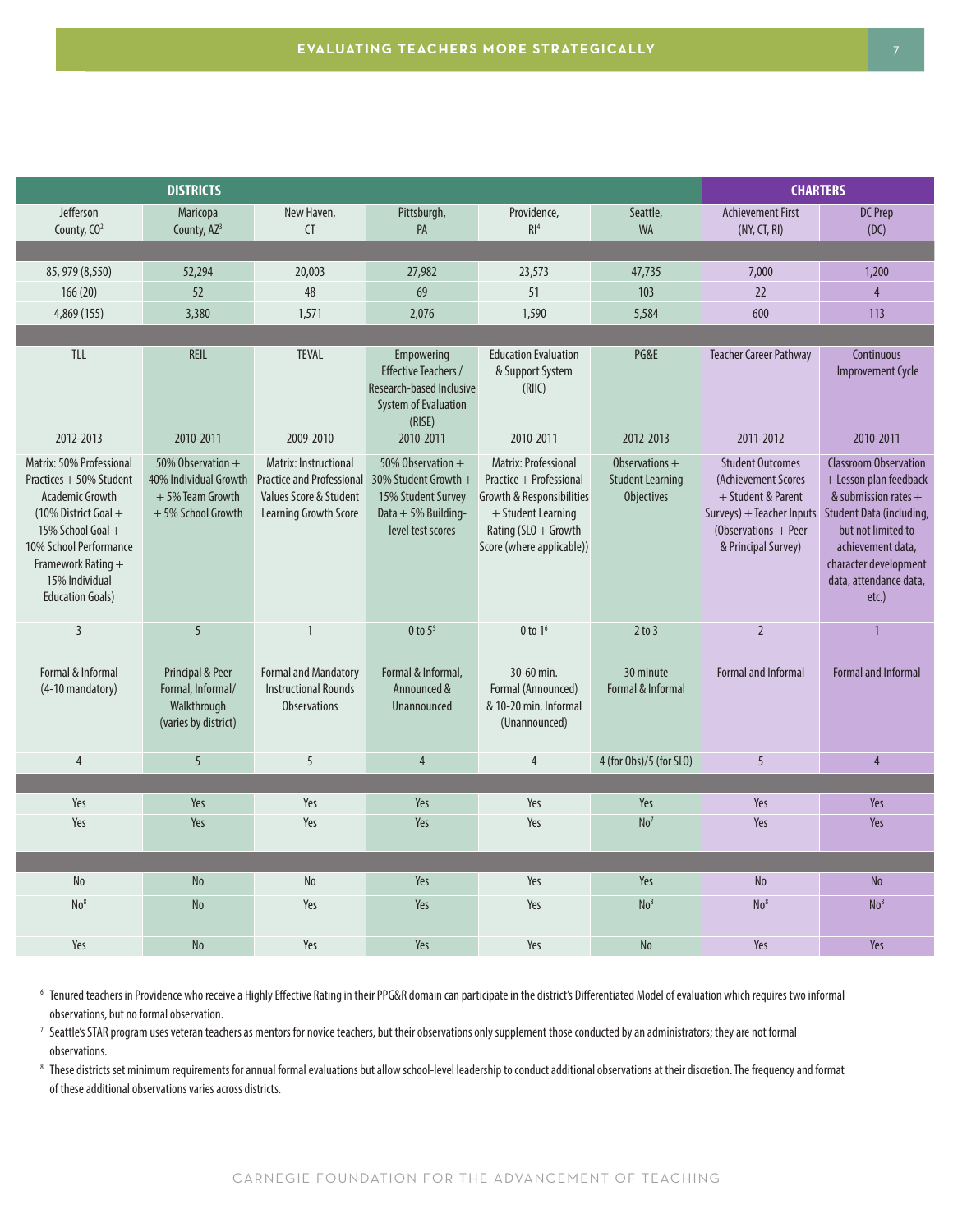## **ENDNOTES**

<sup>1</sup> Tennessee Board of Education. (2012). Teacher Evaluation in Tennessee: A Report on Year 1 Implementation: 20.

<sup>2</sup> This brief considers the model evaluation systems created by the state departments of education in Tennessee (TEAM) and Ohio, but recognizes that other district-specific systems are in place in those states. Delaware's DPAS II's system is mandatory for all districts.

<sup>3</sup> Many districts also provide additional support for novice teachers, regardless of their evaluation results. Though these programs are promising strategies for improving practice and retaining teachers, this brief does not include such programs because they tend to differentiate based on experience rather than performance. Additionally, most are supportive, rather than evaluative in nature.

<sup>4</sup> Accomplished and Proficient are rating categories used by the Ohio Department of Education. Here and throughout the brief, systems' terminology will be used when describing rating categories.

5 Ohio's state model allows for alternative evaluation formats for top-performers. It is not clear how many districts have chosen or will choose to introduce such formats.

6 Delaware Department of Education. (2013). DPAS II: Revised Guide for Teachers: 50.

7 Providence's PAR program provides similarly intensive support to the district's novice teachers and to veteran teachers new to the district. The program's purpose is to provide support to improve teachers' practice, rather than to provide more opportunities for evaluative observation. Seattle's STAR program provides similarly intense, growth-oriented mentoring for novice teachers as well.

<sup>8</sup> This policy applies only to the 20 schools participating in the Jefferson County Public Schools' Teacher Incentive Fund Pilot project.

<sup>9</sup> For more on the impact of multiple observers, see Ho, A.D. and Kane, T.J. (2013). The Reliability of Classroom Observations by School Personnel. Bill & Melinda Gates Foundation.

10 ITL2s cannot issue final formal evaluations of teachers, however, even if their observations are a part of that score. In Pittsburgh and many other school systems throughout the country, only administrators may issue summative ratings.

<sup>11</sup> Teachers with average student growth scores can "have input" in selecting their evaluator; those with below average scores have no say and are assigned an evaluator.

<sup>12</sup> Teachscape provided this service to the Measures of Effective Teaching project and serves as a clear example of how this might work. See McClellan et. al. (2012).

<sup>13</sup> The Carnegie Foundation has developed an online cost calculator to help district employees and members of the K-12 community understand the different components of designing a district's teacher evaluation system. For more information, please visit: http:// commons.carnegiefoundation.org/what-we-are-learning/2013/carnegie-cost-calculator-a-tool-for-exploring-the-cost-of-educator-evaluation-systems/

<sup>14</sup> The Bill & Melinda Gates Foundation. (2013) "Ensuring Fair and Reliable Measures of Effective Teaching: Culminating Findings from the MET Project's Three-Year Study.": 5.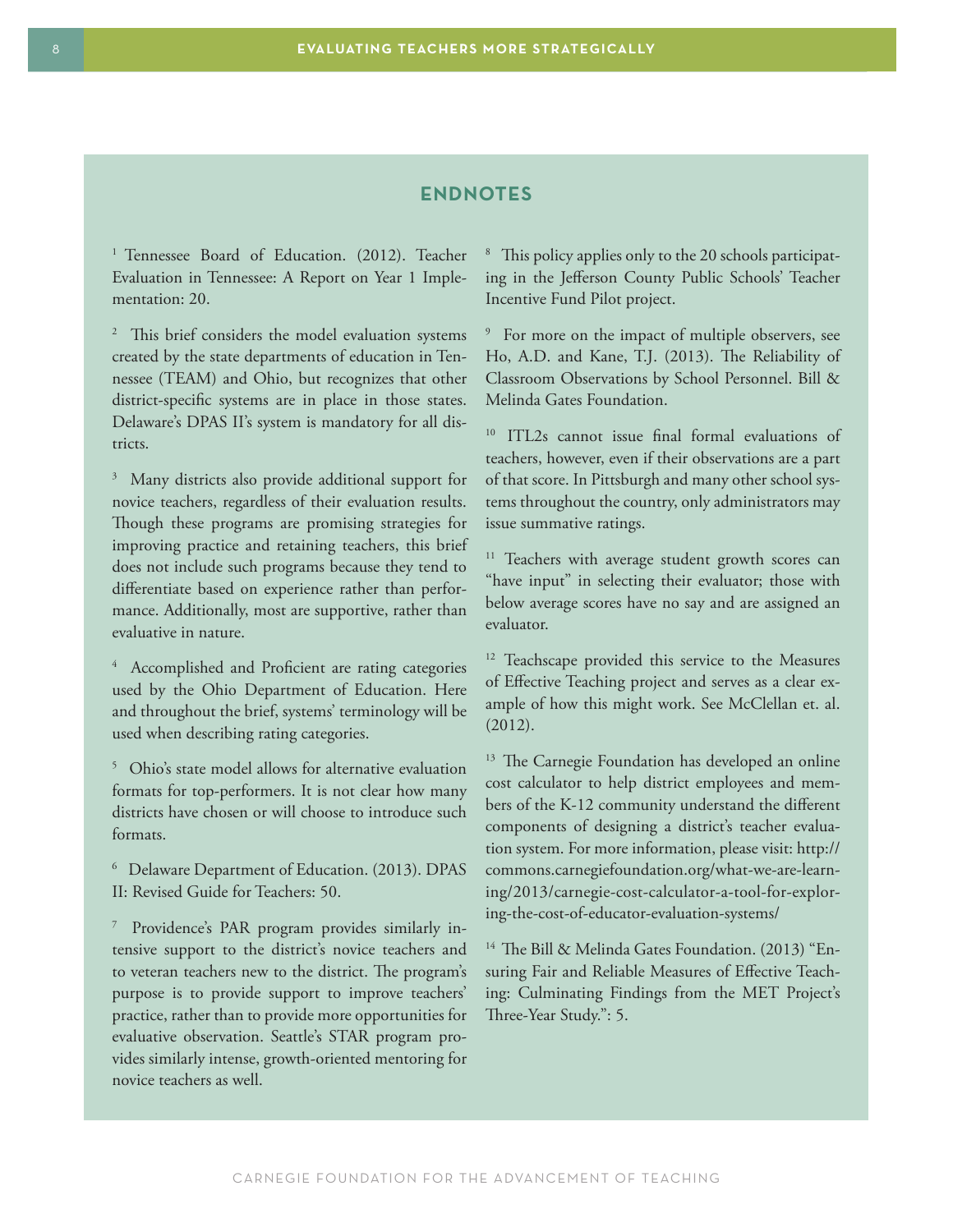#### **INTERVIEWS AND PERSONAL CORRESPONDENCE**

- David R. Bell, Director, HRIS Compensation & Records, Jefferson County Public Schools
- Beth Berwick, Chief of Staff, DC Prep
- Anna Brown, Director for Assessment and Performance Management, Empowering Effective Teachers Grant, Hillsborough County Public Schools
- Maribeth Calabro, VP At-Large, Providence Teachers Union
- Clover Codd, Director of the Teacher Incentive Fund, Seattle Public Schools
- Sarah Coon, Former Senior Director of Talent Development, Achievement First
- Justin Darnell, Senior Manager of PD Alignment, Denver Public Schools
- Samuel Franklin, Executive Director, Office of Teacher Effectiveness, Pittsburgh Public Schools
- Errika Jones, Coordinator, Office of Teacher Effectiveness, Pittsburgh Public Schools
- Luke Kohlmoos, Director of TEAM, Tennessee Department of Education
- Sarah Mahan, Director of Human Resources, Burlington School District (VT)
- Kristy Parsons, Assistant Director, Teacher Incentive Fund, Jefferson County Public Schools and Jefferson County Education Association Representative, Board of Directors, Colorado Education Association
- Matthew Pepper, Research and Data Quality Coordinator, National Center on Performance Initiatives at Vanderbilt University
- **J Lori Renfro, Assistant Superintendent, Performance Management Systems, Maricopa** County Education Service Agency
- Alicia Robinson, former Chief Talent Officer, DC Prep
- Christopher Ruszkowski, Chief Officer, Teacher Leadership and Effectiveness Unit, Delaware Department of Education
- **J.** Michele Sherban-Kline, Director, Teacher Evaluation and Development, New Haven Public Schools
- Julia Simmerer, Director, Ohio Department of Education Office of Educator Effectiveness
- **Kendra Wilhelm, LEAP Program Manager, Denver Public Schools**
- **Maureen Yoder, Associate Director, Ohio Department of Education Office of Educa**tor Effectiveness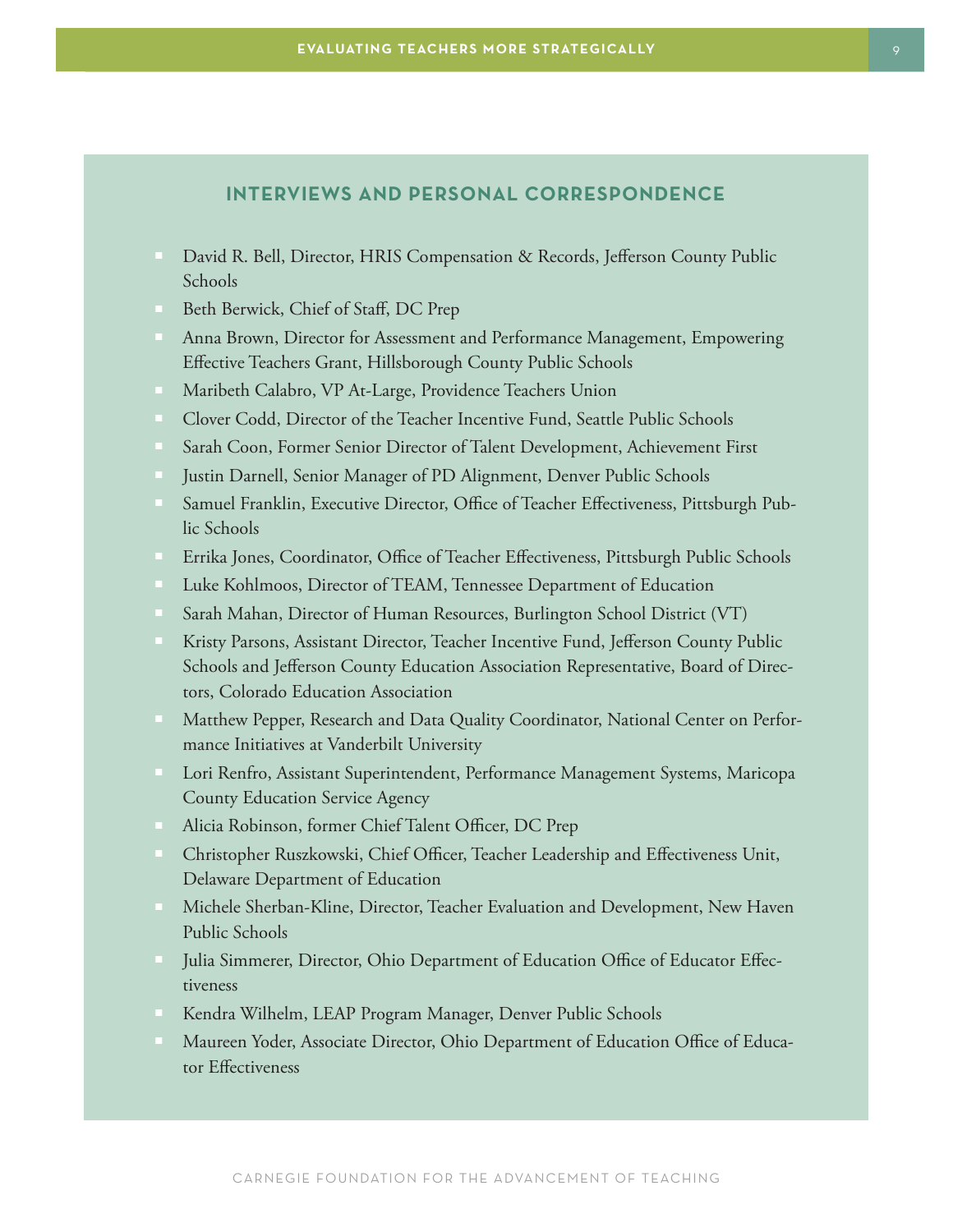# **SOURCES**

Archibald, S., Coggshall, J.G., Croft, A. & Goe, L. (2011). *High-Quality Professional Development for All Teachers: Effectively Allocating Resources.* National Comprehensive Center for Teacher Quality.

Burlington School District. (2007). *Differentiated Teacher Supervision and Evaluation System.*

Delaware Department of Education. (2013). *DPAS II: Revised Guide for Teachers.* Retrieved from: http://www.doe.k12.de.us/csa/dpasii/files/teachforms/DPASTeachFull-Guide.pdf

Doyle, D., & Han, J.G. (2012). *Measuring teacher effectiveness: A look "under the hood" of teacher evaluation in 10 sites.* New York: 50CAN; New Haven, CT: ConnCAN; and Chapel Hill, NC: Public Impact.

Goe, L., Biggers, K., & Croft, A. (2012). *Linking Teacher Evaluation to Professional Development: Focusing on Improving Teaching and Learning.* National Comprehensive Center for Teacher Quality.

Hillsborough County Public Schools. (2011). *Teacher Evaluation Handbook: Empowering Effective Teachers.* Retrieved from: http://www.fldoe.org/profdev/pdf/pa/Hillsborough.pdf

Ho, A.D. and Kane, T.J. (2013). The Reliability of Classroom Observations by School Personnel. Bill & Melinda Gates Foundation.

McClellan, C., Atkinson, M., Danielson, C. (2012). Teacher Evaluator Training & Certification: Lessons Learned from the Measures of Effective Teaching Project. Practitioner Series for Teacher Evaluation. Teachscape. San Francisco, CA.

Rhode Island Federation of Teachers and Health Professionals. (2012). Rhode Island Innovation Consortium Education Evaluation & Support System: RIDE Approved for Full-Implementation.

Tennessee Board of Education. (2012). *Teacher Evaluation in Tennessee: A Report on Year 1 Implementation.* Retrieved from: https://www.tn.gov/education/doc/yr\_1\_tchr\_eval\_rpt. pdf

The Bill and Melinda Gates Foundation. (2013). Ensuring Fair and Reliable Measures of Effective Teaching: Culminating Findings from the MET Project's Three-Year Study.